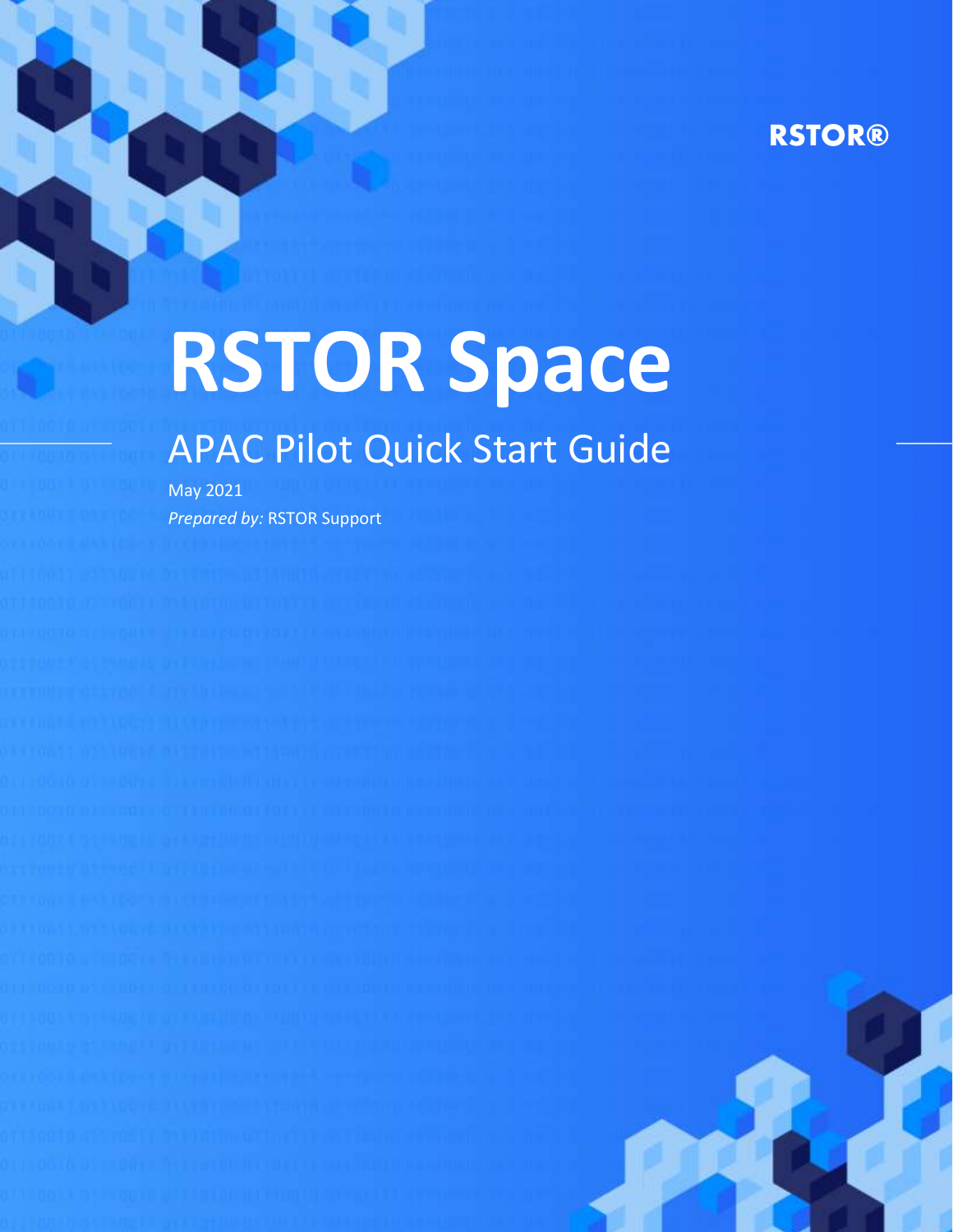

# **Table of Contents**

| $\mathbf{1}$ |                |  |
|--------------|----------------|--|
|              | 1.1            |  |
|              | 1.2            |  |
|              | 1.3            |  |
|              | 1.4            |  |
|              | $\overline{2}$ |  |
|              | 2.1            |  |
|              | 2.2            |  |
|              | 2.3            |  |
|              | 2.4            |  |
|              | 2.5            |  |
|              | 2.6            |  |
|              | 2.7            |  |
|              | 2.8            |  |
|              | 2.9            |  |
| 3            |                |  |
|              | 3.1            |  |
|              | 3.2            |  |
|              | 3.3            |  |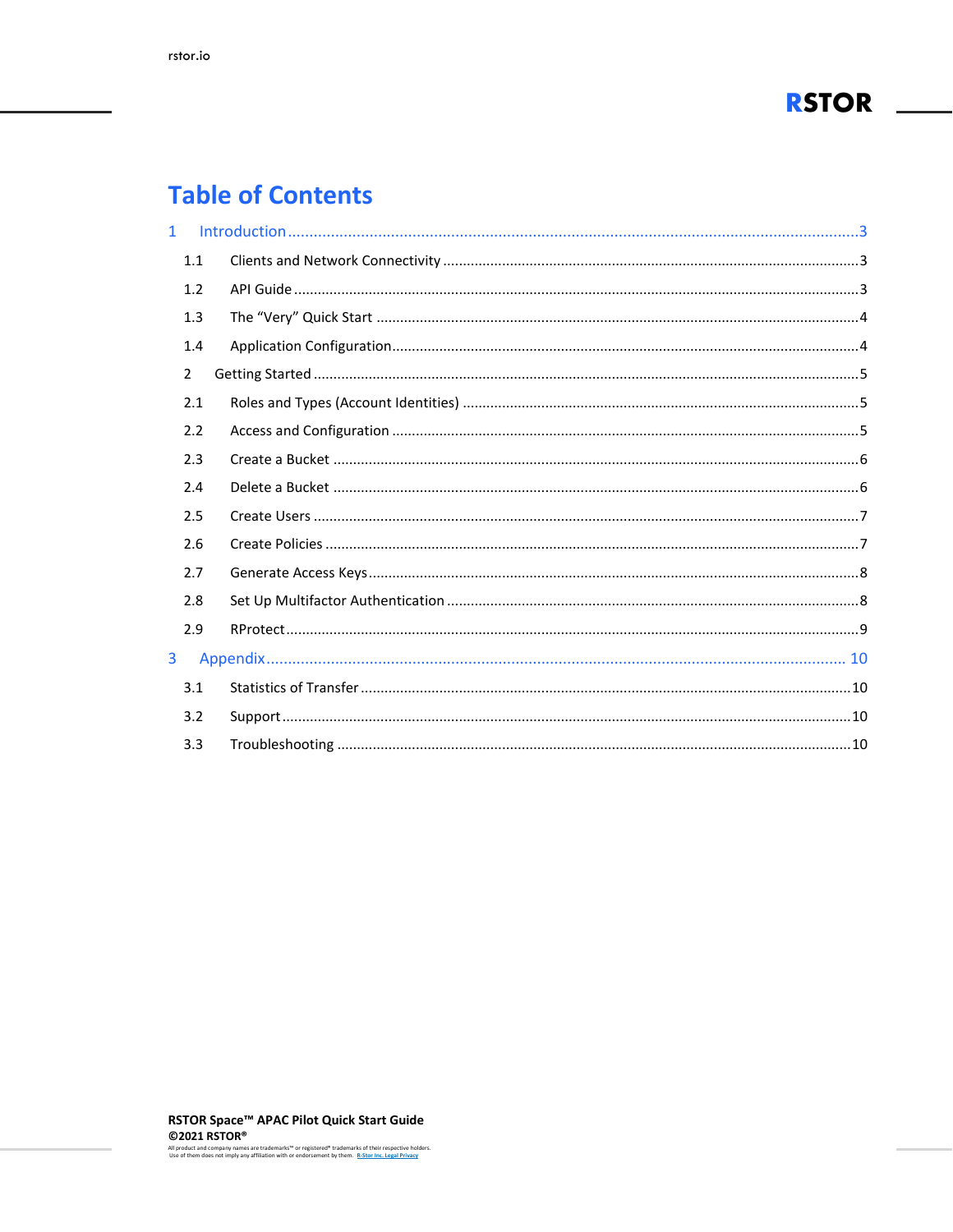

# <span id="page-2-0"></span>**1 Introduction**

**RSTOR Space™** is RSTOR's core product offering that is **S3 compatible** with public and hybrid infrastructures. RSTOR Space allows customers to safely store their data with multi-copy geographically distributed data protection, immutability options and eventually consistent replication. RSTOR Space is hyper-scalable to serve the needs of varying workload types.

As an S3 compatible storage system, RSTOR Space can easily be integrated with existing S3 compatible applications.

An **S3 bucket** is a public cloud storage resource which contains objects. The Simple Storage Service **(S3)** data model uses a flat structure, there is no hierarchy of folders and subfolders, all objects are stored inside the root of the bucket. It is possible to filter objects using prefixes and delimiters to a subset of the bucket. An object is uniquely identified by its bucket, its full name (also known as object ID) and optionally the associated metadata.

#### <span id="page-2-1"></span>**1.1 Clients and Network Connectivity**

RSTOR Space exposes an S3 compatible interface over HTTPS. The interface can be used in two ways:

Interactively:

- RSTOR's Native Web GUI, best for simplified management access [\(https://pilot](https://pilot-jp.rstorcloud.io/signin)[jp.rstorcloud.io/signin\)](https://pilot-jp.rstorcloud.io/signin)
- Third-Party S3 compatible GUI or CLI clients

Programmatically:

• Via API calls with S3 compatible SDKs or libraries with Endpoint, Access Key and Secret Key credentials

#### <span id="page-2-2"></span>**1.2 API Guide**

The API Guide is accessible from the RSTOR Space Web GUI:

#### <https://pilot-jp.rstorcloud.io/apidoc/index.html>

RSTOR Space Object Storage has been tested against all major SDKs for S3 clients (including but not limited to boto python library, AWS SDK Go library, AWS SDK JS library), S3 GUIs (CyberDuck, S3browser), and various S3 capable applications. Please check with RSTOR for the compatibility listing, if you do not see one applicable to your needs, let us know.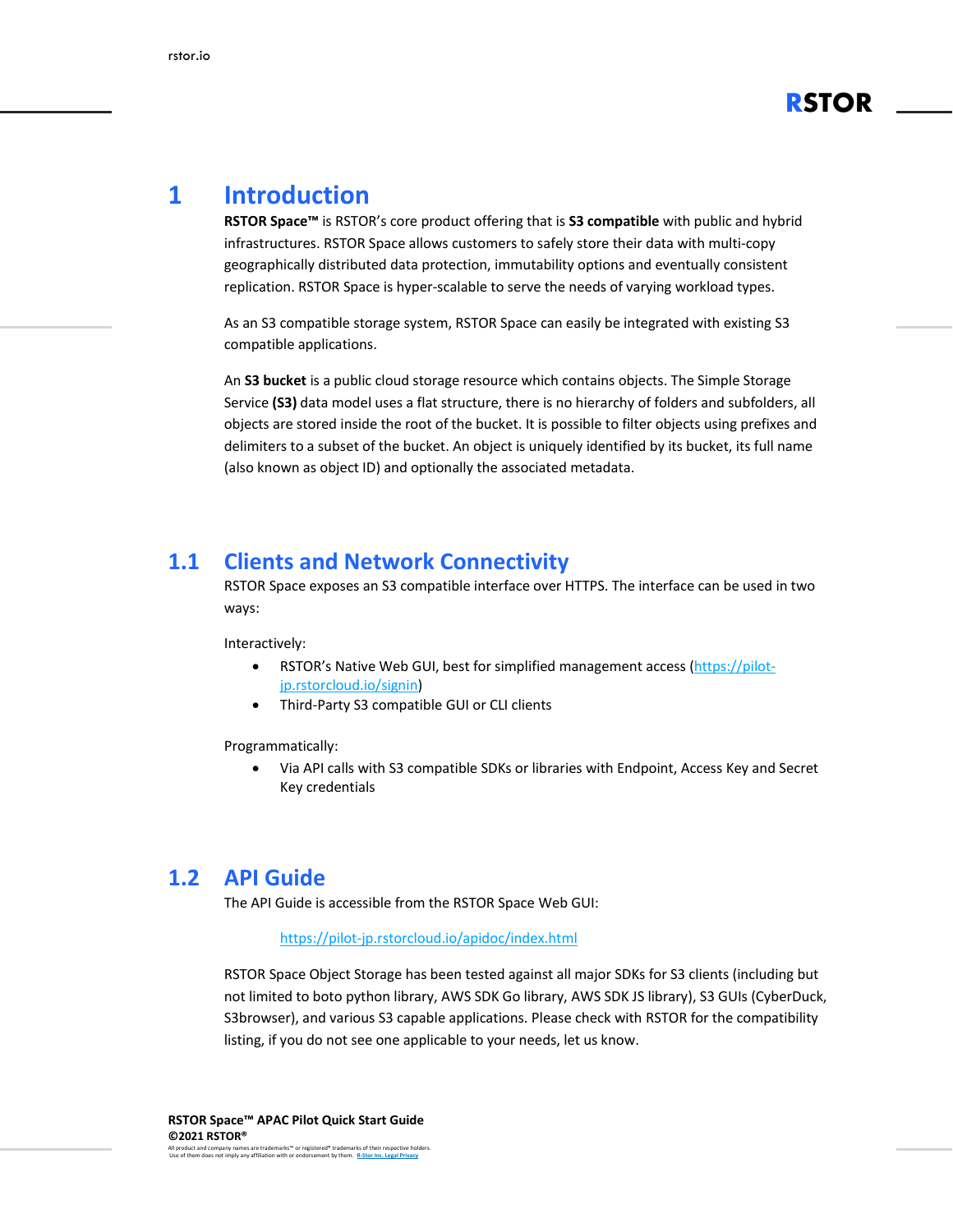

#### <span id="page-3-0"></span>**1.3 The "Very" Quick Start**

If you are going to use root access with no additional users:

- In the web GUI generate a key set for your user ID
- Create a bucket
- Use the keys you've generated, along with the endpoint, in your app (Cyberduck, etc.)
- Go!

All of these are discussed in much greater detail below.

#### <span id="page-3-1"></span>**1.4 Application Configuration**

Most S3 compatible applications are configured in the same manner. RSTOR Space does not use the concept of regions in an end-point configuration, so it is ok to leave it using the defaults. Here is an example of an S3 Browser style application called Cyberduck (Cyberduck does not use concept of regions).

| Amazon 53          |                                   |         | v         |
|--------------------|-----------------------------------|---------|-----------|
| Server:            | s3.pilot-jp.rstorcloud.jp         | Port    | $443 -$   |
| URL:               | https://s3.pilot-jp.rstorcloud.jp |         |           |
| Access Key ID:     |                                   |         |           |
| Secret Access Key: | Ш                                 |         |           |
|                    | Anonymous Login                   |         |           |
| SSH Private Key:   | None                              |         | Director. |
|                    | 5 Save Password                   |         |           |
|                    |                                   | Connect | Cancel    |
| More Options       |                                   |         |           |
| Path:              |                                   |         |           |
| Connect Mode:      | Default                           |         |           |
| Encoding: UTF-8    |                                   |         |           |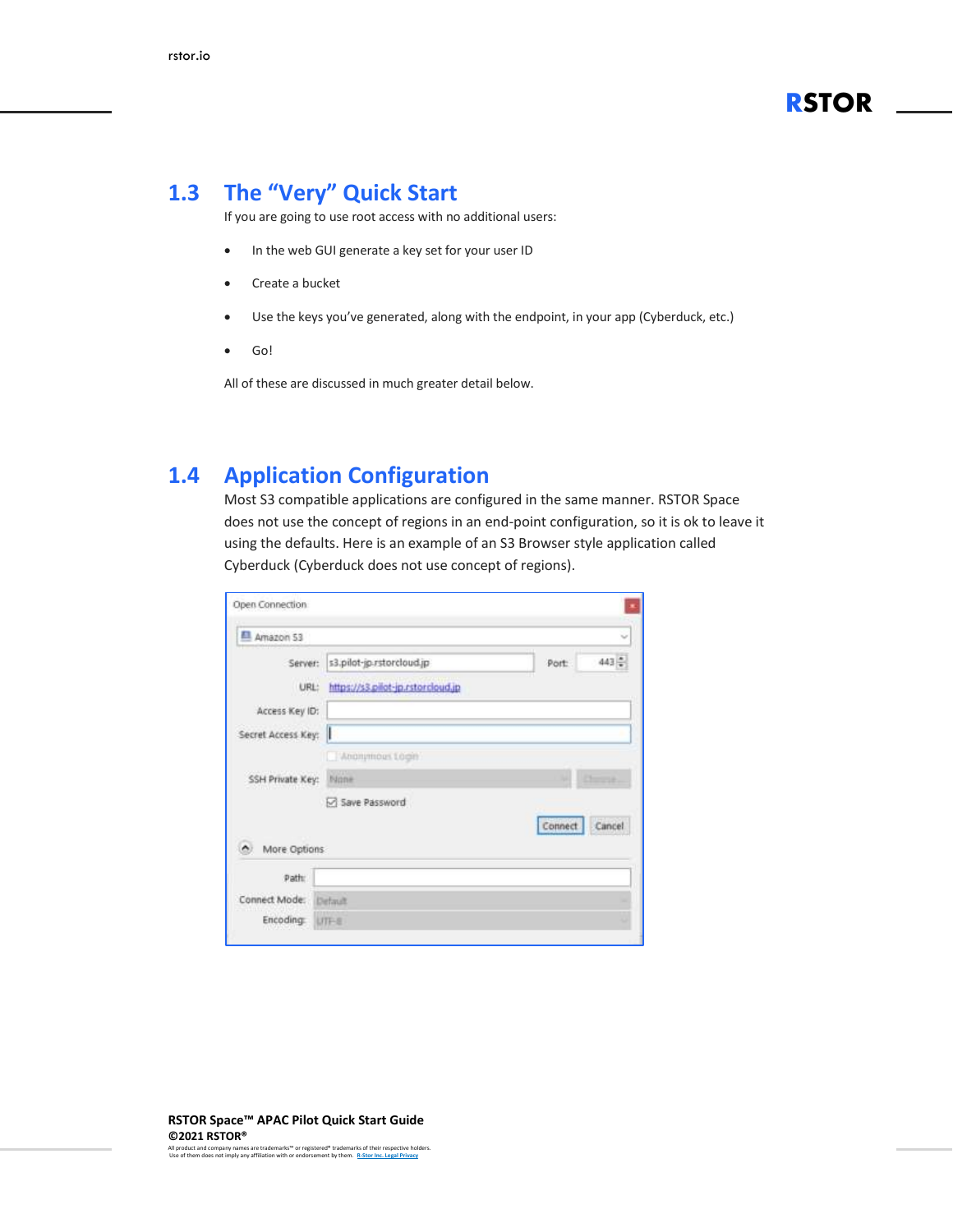#### <span id="page-4-0"></span>**2 Getting Started**

Customers may access their buckets through a DNS-style or Virtual-Host convention, as well as through the web GUI:

- DNS style uses https://\$bucketname.\$endpoint/\$path/
- Virtual-Host style uses [https://\\$endpoint/\\$bucketname/\\$path](https://$endpoint/$bucketname/$path)
- <https://pilot-jp.rstorcloud.io/signin>

Where \$endpoint is:

- s3.pilot-jp.rstorcloud.io
- We support access only on port 443, using TLS v1.2 or later.

#### <span id="page-4-1"></span>**2.1 Roles and Types (Account Identities)**

There are three distinct roles for those who access the RSTOR Space system:

| <b>Role</b> | <b>Description</b>                                                                                                                                                                    |
|-------------|---------------------------------------------------------------------------------------------------------------------------------------------------------------------------------------|
| Admin       | Can manage users and policies, with the exception of the Root<br>account.                                                                                                             |
| Root        | The initial and main identity of the customer account. Direct customer<br>Root identities can also create access/secret key pairs for access. *The<br>Root account cannot be deleted. |
| User        | Can perform operations on buckets according to the policies that are<br>attached. It can change its own password, create access/secret key<br>pairs for access.                       |

The Root identity is assigned to the owner of the RSTOR Space account.

#### <span id="page-4-2"></span>**2.2 Access and Configuration**

To access the account, use the following URL: [https://pilot-jp.rstorcloud.io/signin.](https://pilot-jp.rstorcloud.io/signin)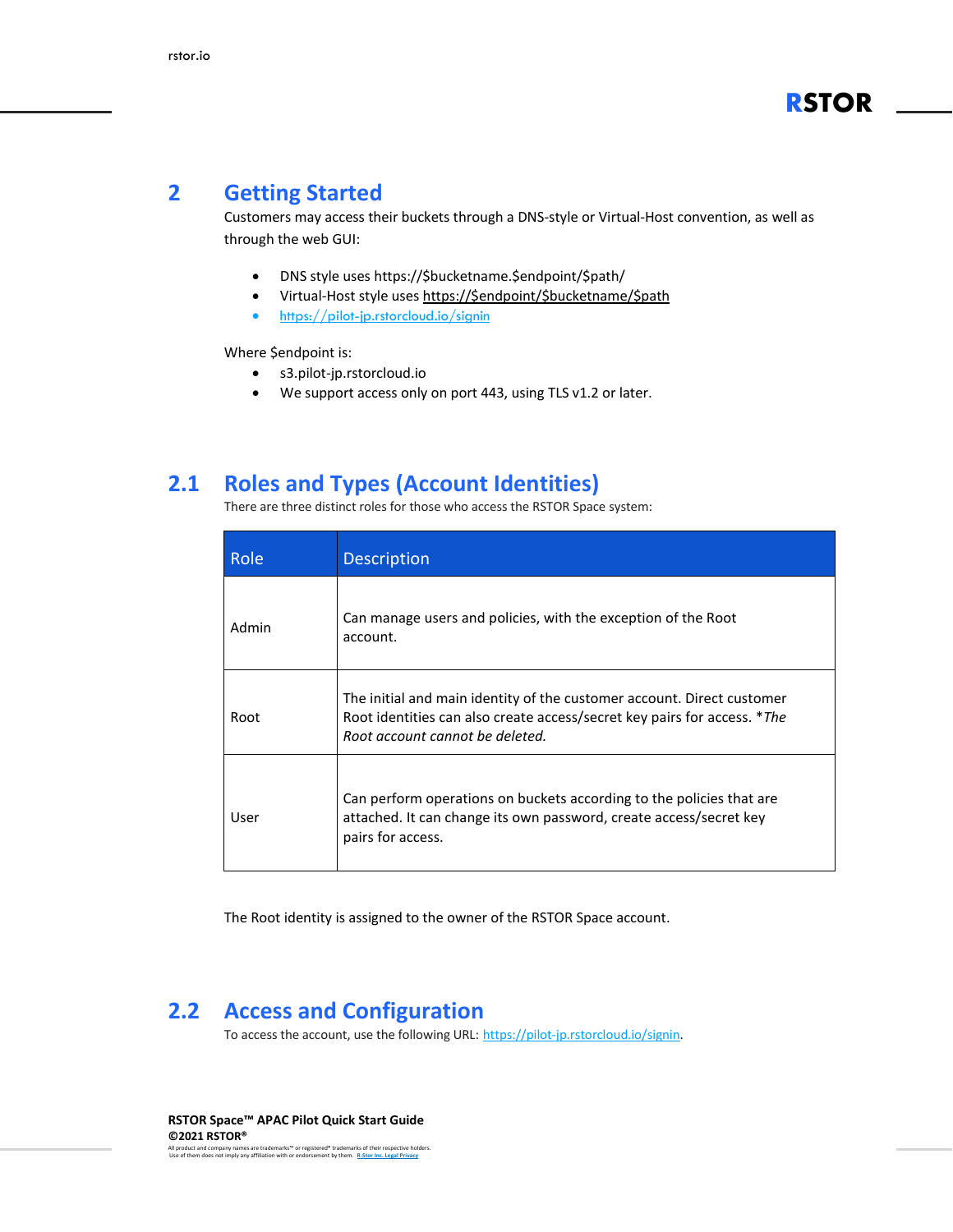\*If resetting the password, the user must wait 1 minute before repeating a password reset request. No error is returned if the user does not respect the minimum interval between requests.

**RSTOR**

Once logged in, the account page gives access to options such as configuring MFA [\(multifactor](#page-7-2) [authentication\),](#page-7-2) changing the account password, and [generating](#page-7-3) keys. Click on your profile in the upper right corner of the navigation bar to locate "My Account".

#### <span id="page-5-0"></span>**2.3 Create a Bucket**

RSTOR Space leverages the concept of buckets: each bucket is a container for objects. To create a bucket, complete the following steps.

- 1. Go to "Buckets" using the top navigation bar.
- 2. Click on the "Add New Bucket" icon in the upper right corner.
- 3. A popup will appear where you can fill in the necessary information to make a bucket. You can select which sites you would like your bucket to be replicated to.

*\*If this option is not available, please contact your overarching admin as they may have disabled this setting.*

4. Through Access Mode, buckets can be set as "Private", "Public", or "Custom". Check the boxes for the permissions that you want to provide. All new buckets are private by default. To grant access to your bucket to the general public (everyone in the world), select "Public" under Access Mode. Granting public access permissions means that anyone can access files in the bucket.

The format for accessing a public bucket is: https://bucketname.endpoint.path where there is case sensitivity in the letters. Such as:

https://s3.pilot-jp.rstorcloud.io/samplefiles/createrandomfiles.sh\* All new buckets are private by default.

To change the access mode for an existing bucket:

- 1. Go to "Buckets" using the top navigation bar.
- 2. Select the wrench icon under the "Actions" column for that bucket to change the Access Mode (Private or Public) or change versioning.

#### <span id="page-5-1"></span>**2.4 Delete a Bucket**

To delete a bucket, typically you have to empty all of its objects, folders, etc., and delete all of its associated policies. However, RSTOR offers a SuperDelete feature that deletes the bucket and its entire contents for you at once.

**RSTOR Space™ APAC Pilot Quick Start Guide ©2021 RSTOR®**

All product and company names are trademarks™ or registered® trademarks of their respective holders. Use of them does not imply any affiliation with or endorsement by them. **R-Stor Inc. [Legal Privacy](https://www.rstor.io/legal-privacy/)**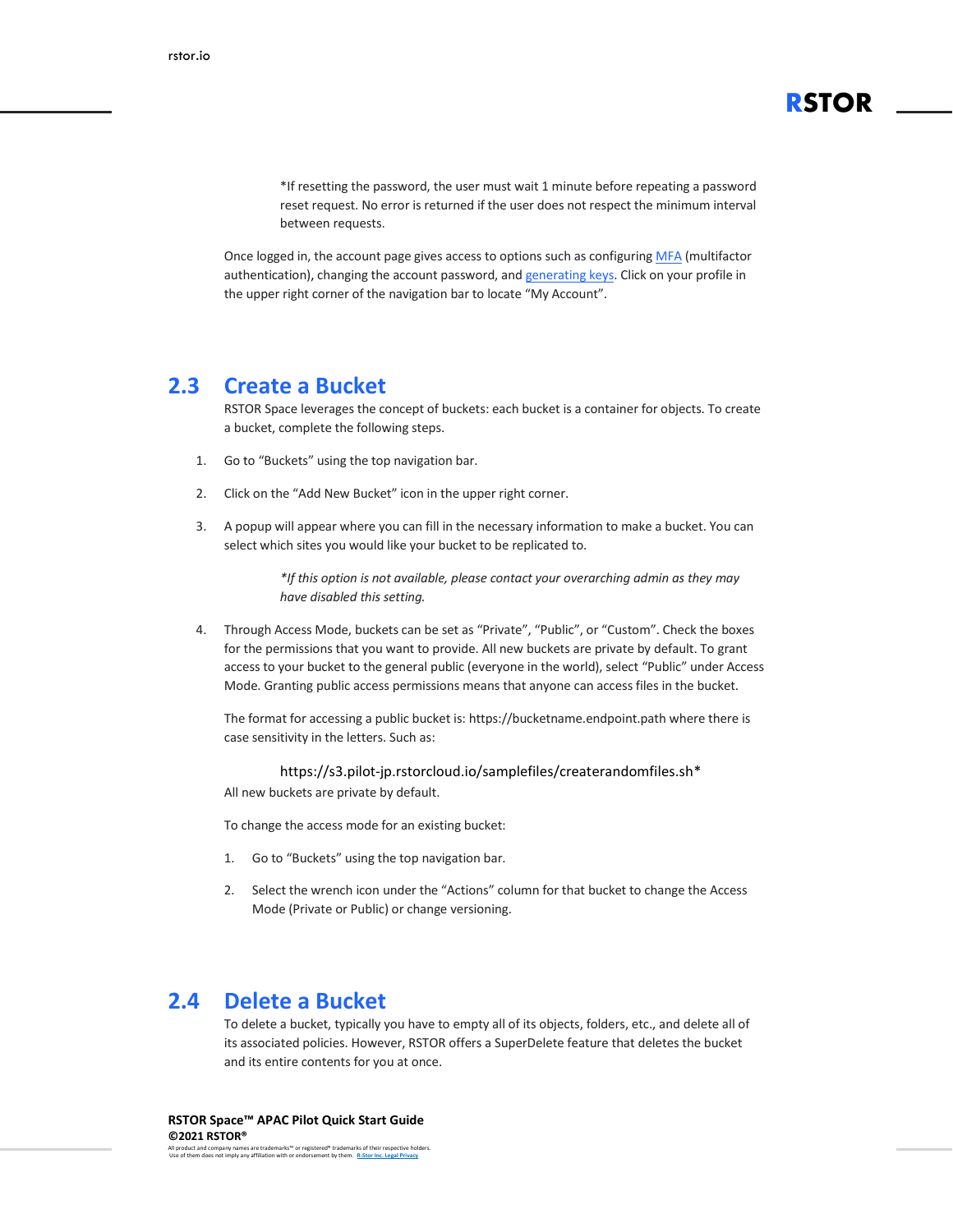To use either of these, do the following:

- 1. Navigate to the "Buckets" home screen.
- 2. On the far right, beneath the "Actions" column, click on the "Trash" icon.
- 3. Here you will have the option to delete your bucket using one of the two methods talked about above. Use the dropdown menu to choose your deletion option. Remember that if you decide to proceed with SuperDelete, you should *not* close or refresh your browser and the command may need to be run several times.

#### <span id="page-6-0"></span>**2.5 Create Users**

To create a new user, follow the next steps.

- 1. Click on the "Users" tab on the side bar at the bottom of the window then click the round icon in the top right corner to add a user.
- 2. Provide the email you would like to give access to. The email address is not validated, and is only used for login purposes or to send password reset links.
- 3. After that has been provided, press "Create User".
- 4. Once created, you can edit what permissions the new sub-user has by clicking on their email in the Users page. The notification is not sent to the user automatically. The user should be notified separately, though in the case of a password reset there is an option to send the link to the user email used in the account credentials.

#### <span id="page-6-1"></span>**2.6 Create Policies**

To create policies in your RSTOR Space bucket, begin by accessing the Policies menu from the main bar.

- 1. Click the create policies button in the top right corner. This will open up a screen that will allow you to input a name and description for your new policy.
- 2. The option to select a bucket is located underneath the naming schema. Once a bucket is selected you will have the option to control what permissions to apply to that bucket.
- 3. Once the options are selected, press save, and those permissions will now apply to the bucket.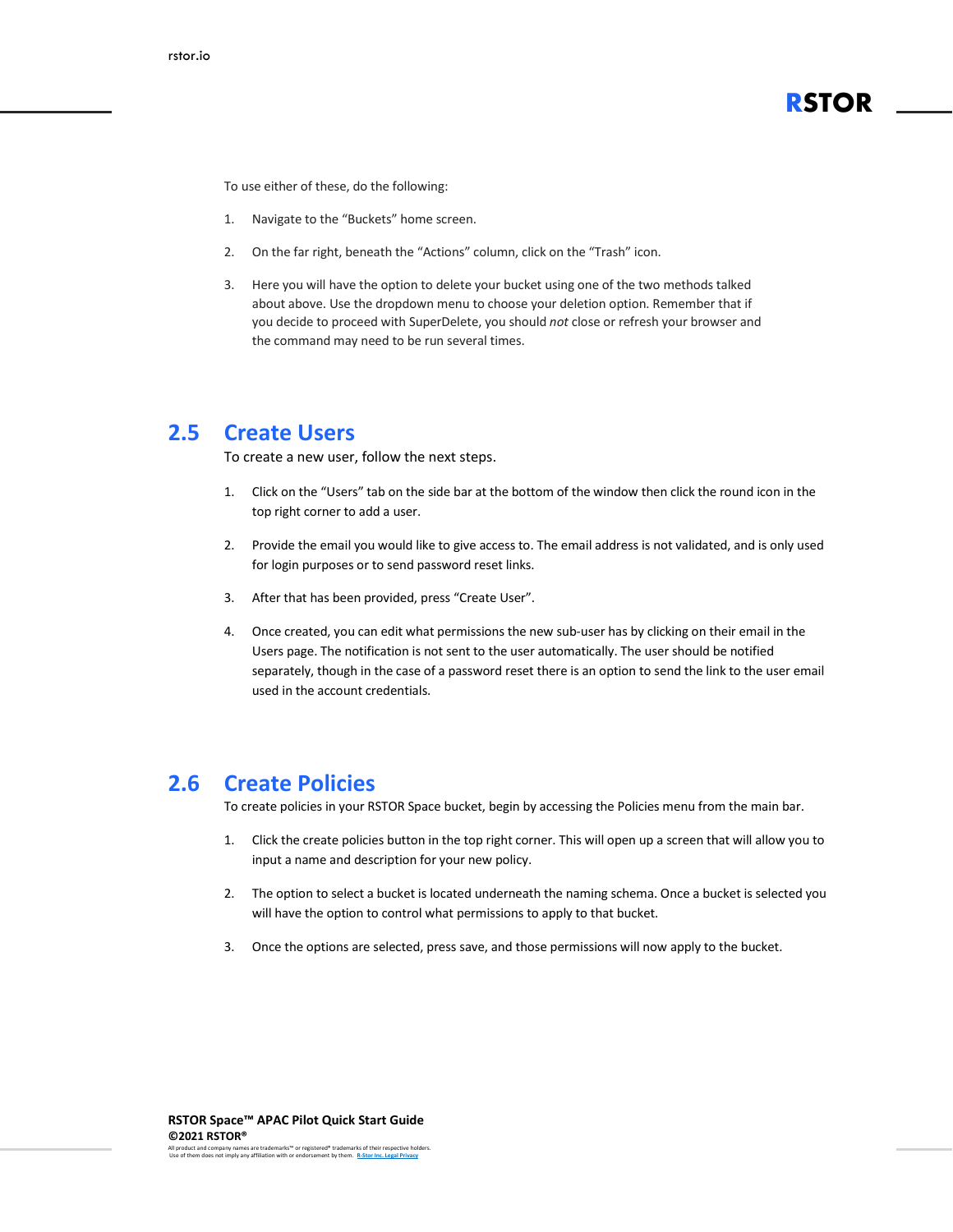### **RSTOR**

#### <span id="page-7-3"></span><span id="page-7-0"></span>**2.7 Generate Access Keys**

It is important to note the following about access keys.

- A ROOT user without an {AccessKeyID, SecretAccessKey} pair cannot generate a presigned link. The request will not send a valid credentials object and will fail.
- The current user cannot generate a pre-signed link without an {AccessKeyID, SecretAccessKey} pair.
- The ROOT user of an account does not have an {AccessKeyID, SecretAccessKey} pair generated for them by default.
- 1. To create application credentials (access/secret key pairs) for the account, go to the RSTOR Portal and click on your name in the upper right corner. From there choose "MY ACCOUNT".
- 2. Select "+ GENERATE KEY" in the bottom right corner.
- 3. Download the CSV key and manage as you normally would, such as with a password manager.
- 4. Once downloaded, use your favorite .csv compatible application (Excel, Google Sheets, Numbers) to view the contents. For a onetime view, select the "eye" icon for the secret key.

\*Note that multiple key pairs may be created for an account.

#### <span id="page-7-1"></span>**2.8 Set Up Multifactor Authentication**

- <span id="page-7-2"></span>1. To begin set up for multifactor authentication, access your accounts page by clicking on the top right corner of the UI where your name is listed and choosing "My Account."
- 2. Next, press the "ENABLE 2FA".
- 3. This will display a QR code along with a secret key in a popup menu. Most MFA apps will ask to scan this QR code. Your MFA app will then provide a token that needs to be entered into the available space below the QR code to confirm the setup.
- 4. Once setup is completed, a handful of recovery keys will be given in case you lose access to your MFA device. Please make sure to copy these down. This will be the only way to recover your locked account. Popular MFA apps are Authy and Google Authenticator.

**RSTOR Space™ APAC Pilot Quick Start Guide ©2021 RSTOR®**

All product and company names are trademarks™ or registered® trademarks of their respective holders. Use of them does not imply any affiliation with or endorsement by them. **R-Stor Inc. [Legal Privacy](https://www.rstor.io/legal-privacy/)**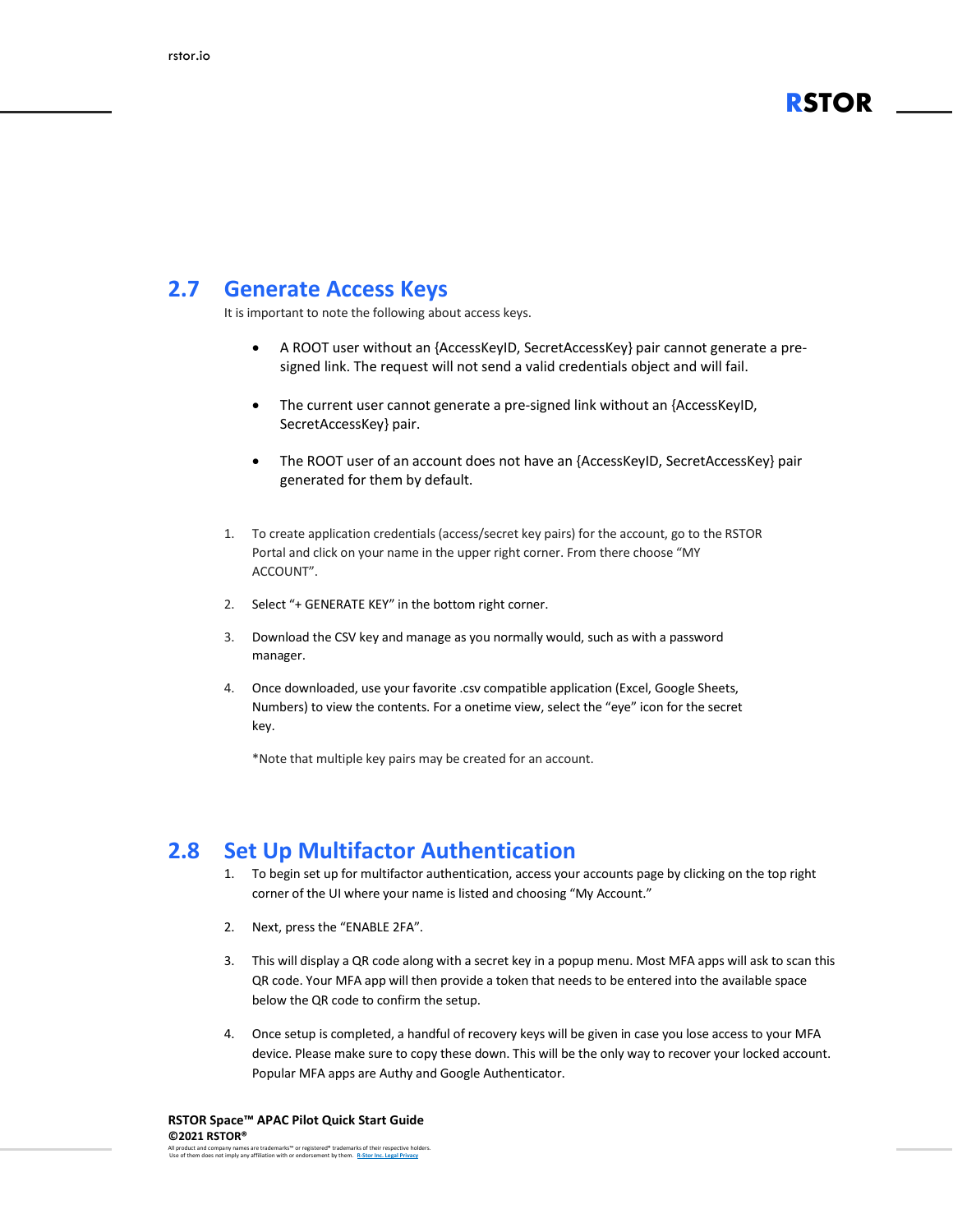**RSTOR**

#### <span id="page-8-0"></span>**2.9 RProtect**

RSTOR Space uses whitelisting as part of our security. To add an IP address range to our whitelist use the RProtect tab in the web GUI.

|                                   | <b>SUBSET</b> | RPROTECT > SUBNET WHITELISTING<br>REQUEST A NEW WHITELIST RULE                                                                                                                                        |               |                         |
|-----------------------------------|---------------|-------------------------------------------------------------------------------------------------------------------------------------------------------------------------------------------------------|---------------|-------------------------|
|                                   |               | Were whiteliat miles must be eggmered by your reseller to become active.<br>in the company of the company of the company of the company of the company of the company of the company of the<br>SUBNET |               | $+$ <b>NEQUEST NULL</b> |
|                                   | o<br>٠        | Enter the subrett you want to create a whitefact rule for<br><b>Summer</b> 1                                                                                                                          | <b>Shatun</b> | Actions                 |
|                                   | a<br>и        | THE THILL LEEK<br>Agent is not a called subject                                                                                                                                                       | <b>ACTIVE</b> | a                       |
| <b>System</b>                     |               | TIME TO LIVE (OPTIONAL)                                                                                                                                                                               |               |                         |
| <b><i>Statement for</i></b><br>29 |               | Enter the number of days for your whitelist rule to be enforced.<br>Enter # or leave himit to inclie the enforceable period indefinite.<br>Time to this                                               |               |                         |
|                                   |               | NOTES (OPTIONAL)<br>Let your reseller know about any additional information. Plan text only. Cherocte: caunt 0 of 144.<br><u>wa mata wa m</u> u<br>Norm                                               |               |                         |
|                                   |               | CANCEL<br>SAVE                                                                                                                                                                                        |               |                         |
| <b>Users</b>                      |               |                                                                                                                                                                                                       |               |                         |

The only required information is the IP/range. Please keep the IP ranges requested as small as possible. Most requests will be approved within a few hours.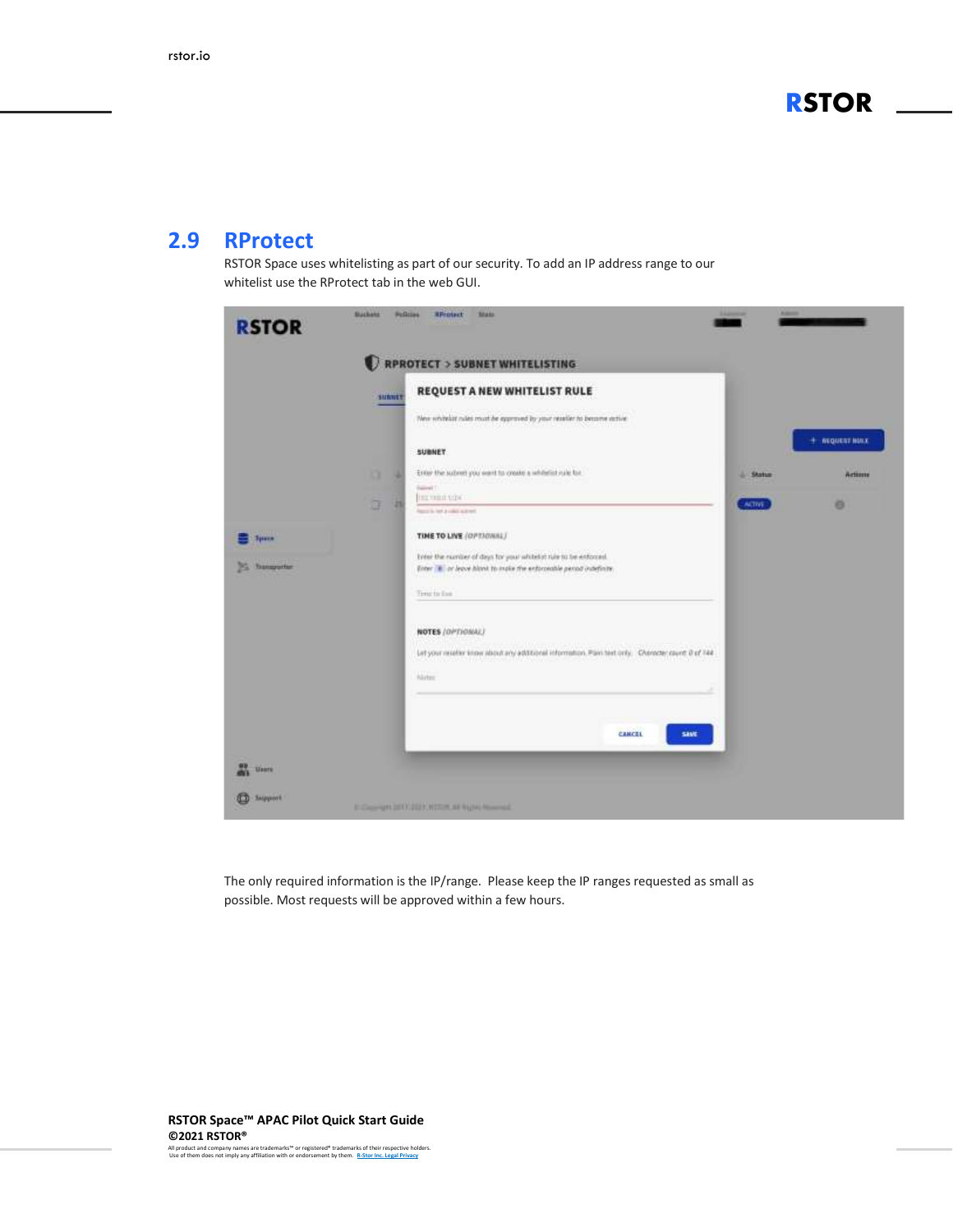

## <span id="page-9-0"></span>**3 Appendix**

#### <span id="page-9-1"></span>**3.1 Statistics of Transfer**

In the RSTOR Space portal, you can display statistics of your account along with the storage and transfer rates. It will also display a graph with the total used space (GB), number of objects stored, egress and ingress traffic, all aggregated by day. This can give insight into when your users seem to be using the most bandwidth.

The admin can choose the date interval to display and can export the data to csv for easier processing using third-party programs.

1. To view the statistics, click on "Stats" in the top navigation bar.

Information on how to obtain the same data in a programmatic way is available in the API documentation.

#### <span id="page-9-2"></span>**3.2 Support**

Through the RSTOR Space portal, you can receive further support through accessing our API documentation or contacting us.

#### <span id="page-9-3"></span>**3.3 Troubleshooting**

The following are some troubleshooting tips for the most common problems we have encountered. Please contact your account team for additional assistance.

- 1. If you are unable to connect to the RSTOR Space web portal using the password reset URL provided with your credentials, please contact RSTOR for a new reset URL. There is a time limit in which these URLs are able to be used.
- 2. If you have obtained a new password reset URL and are still unable to connect to the RSTOR Space web portal, please make note of the error you are receiving.
	- a. "invalid Account, E-mail address or Password" check these match the credentials you were sent. The account name is not the same as the e-mail address.
	- b. "Your IP address (xxx.xxx.xxx.xxx) is not allowed. Make sure you are connected to the correct network and try again." – check that your IP is the same as was submitted to RSTOR for whitelisting. To obtain your IP address you can go to <https://whatsmyip.com/>